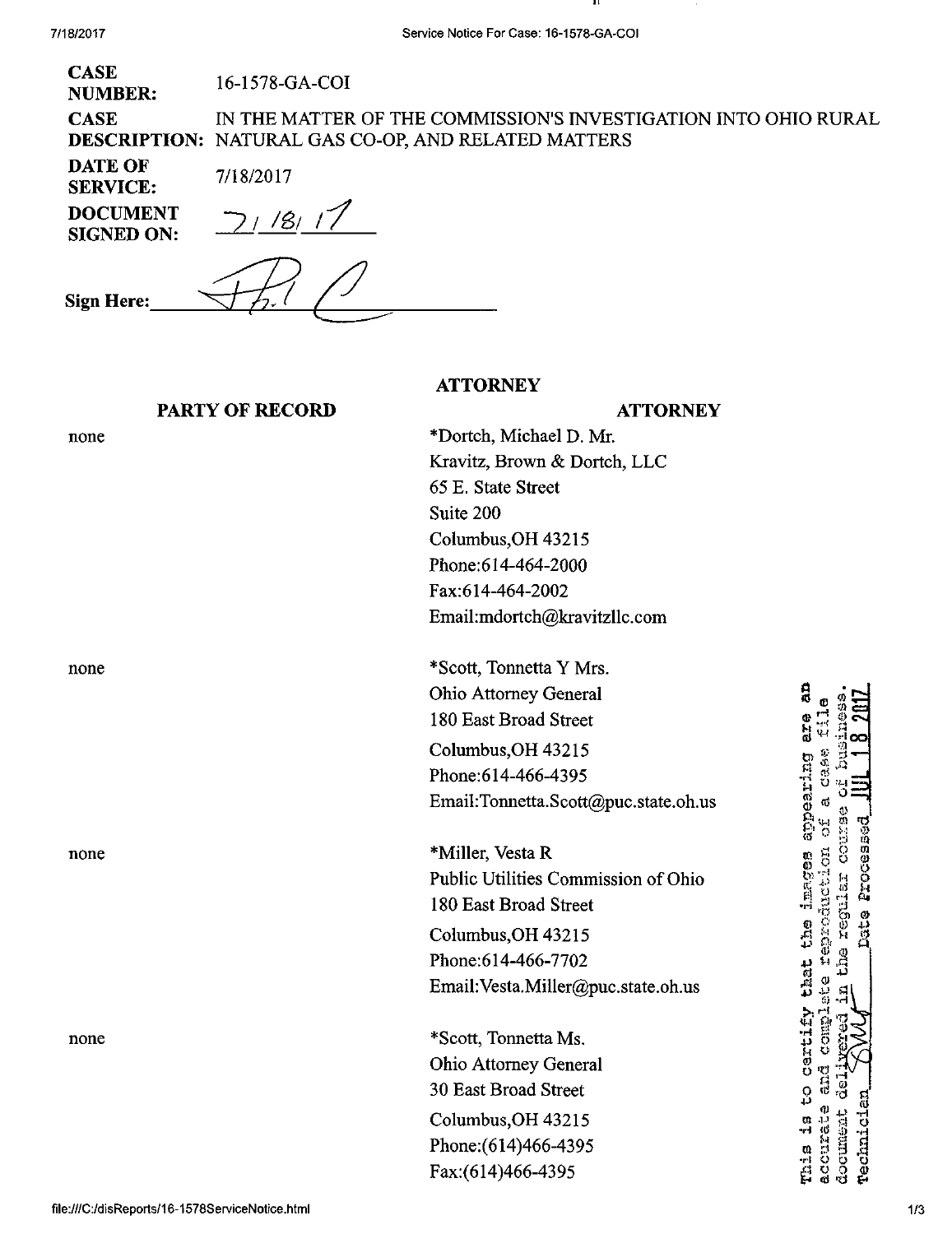| none |  |
|------|--|
|      |  |
|      |  |

Email: tonnetta. scott@ohioattomeygeneral. gov

\*Hunter, Donielle M Ms. PUCO 180 East Broad Street 11th Floor CoIumbus,OH 43215 Phone:614-644-5954 Fax:614-466-0313 Email:[Donielle.Hunter@puc.state.oh.us](mailto:Donielle.Hunter@puc.state.oh.us) 

none \*Parsons, Richard R Mr. Kravitz, Brown & Dortch, LLC 65 E. State Street Suite 200 Columbus,OH 43215 Phone:614-464-2000 Fax:614-464-2002 Email: rparsons@kravitzllc .com

none PARSONS, RICHARD R KRAVITZ BROWN & DORTCH LLC 65 E STATE STREET - SUITE 200 COLUMBUS,OH 43215 Phone:614-464-2000 Fax:614-464-2002 Email[:rparsons@kravitzllc.com](mailto:rparsons@kravitzllc.com) 

none \*Miller, Vesta R Public Utilities Commission of Ohio 180 East Broad Street Columbus,OH 43215 Phone:614-466-7702 Email:[Vesta.Miller@puc.state.oh.us](mailto:Vesta.Miller@puc.state.oh.us) 

none \*Scott, Tonnetta Ms. Ohio Attorney General 30 East Broad Street Columbus,OH 43215 Phone:(614)466-4395 Fax:(614)466-4395 Email:[tonnetta.scott@ohioattomeygeneral.gov](mailto:tonnetta.scott@ohioattomeygeneral.gov)